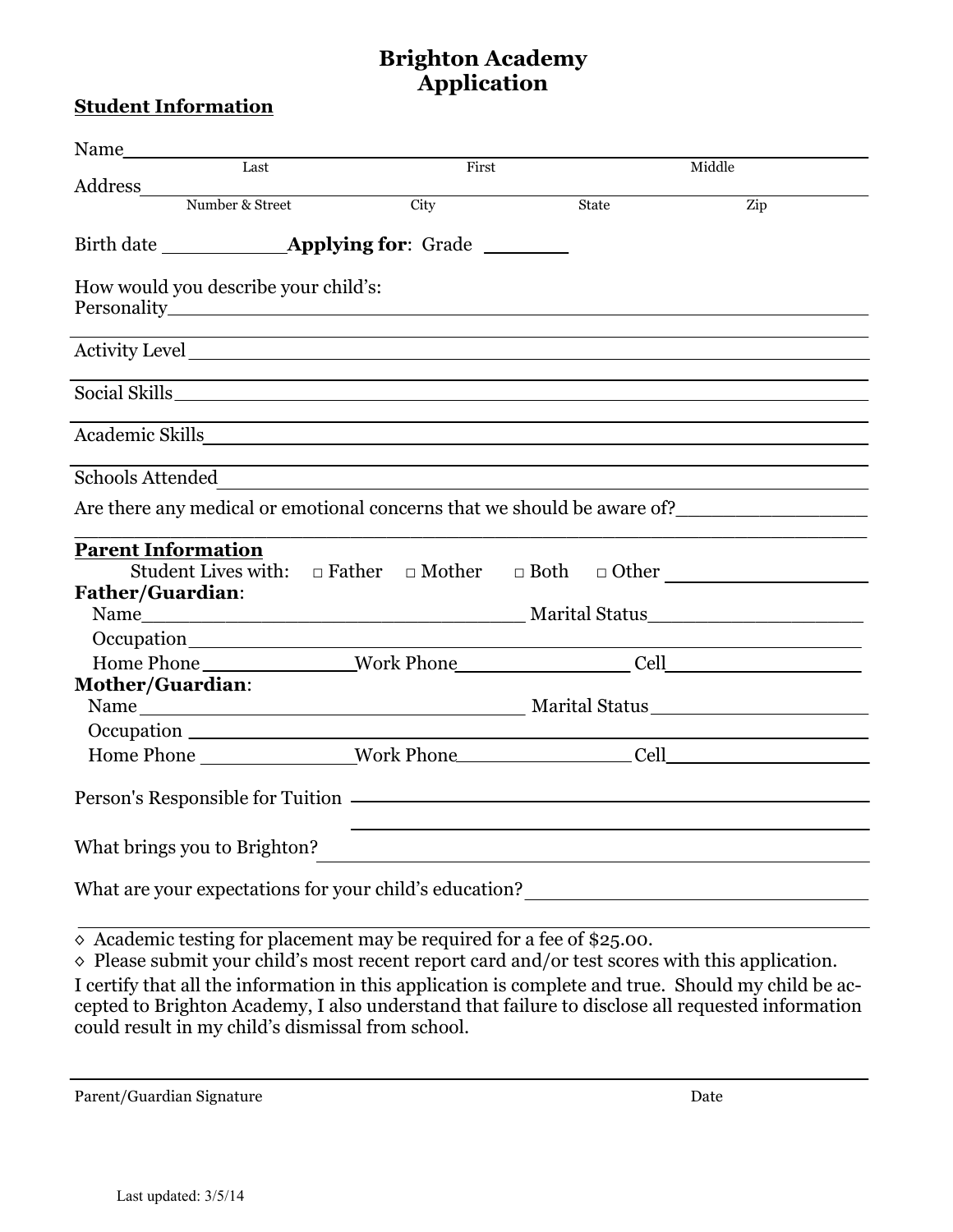# **Brighton Academy Registration**

| $\Box$ Fall 2022<br>$\Box$ Spring 2021 | Student's Age:             | Entering Grade:        |                                                                                                                                                                                                                                                                                                                                                                                                                                                                                 |  |  |  |  |
|----------------------------------------|----------------------------|------------------------|---------------------------------------------------------------------------------------------------------------------------------------------------------------------------------------------------------------------------------------------------------------------------------------------------------------------------------------------------------------------------------------------------------------------------------------------------------------------------------|--|--|--|--|
|                                        | Student Name<br>Last       | First                  | Middle                                                                                                                                                                                                                                                                                                                                                                                                                                                                          |  |  |  |  |
|                                        | (required for high school) |                        |                                                                                                                                                                                                                                                                                                                                                                                                                                                                                 |  |  |  |  |
|                                        |                            |                        |                                                                                                                                                                                                                                                                                                                                                                                                                                                                                 |  |  |  |  |
|                                        |                            |                        | Student Lives with: $\Box$ Father $\Box$ Mother $\Box$ Both $\Box$ Other                                                                                                                                                                                                                                                                                                                                                                                                        |  |  |  |  |
|                                        |                            |                        |                                                                                                                                                                                                                                                                                                                                                                                                                                                                                 |  |  |  |  |
|                                        |                            |                        |                                                                                                                                                                                                                                                                                                                                                                                                                                                                                 |  |  |  |  |
|                                        |                            |                        |                                                                                                                                                                                                                                                                                                                                                                                                                                                                                 |  |  |  |  |
|                                        |                            |                        |                                                                                                                                                                                                                                                                                                                                                                                                                                                                                 |  |  |  |  |
|                                        |                            |                        | Home Phone<br>Employer:<br>Email Address<br>Email Address<br>Zip                                                                                                                                                                                                                                                                                                                                                                                                                |  |  |  |  |
|                                        |                            |                        |                                                                                                                                                                                                                                                                                                                                                                                                                                                                                 |  |  |  |  |
|                                        | Home Address               |                        | $\overline{\phantom{a}}$ $\overline{\phantom{a}}$ $\overline{\phantom{a}}$ $\overline{\phantom{a}}$ $\overline{\phantom{a}}$ $\overline{\phantom{a}}$ $\overline{\phantom{a}}$ $\overline{\phantom{a}}$ $\overline{\phantom{a}}$ $\overline{\phantom{a}}$ $\overline{\phantom{a}}$ $\overline{\phantom{a}}$ $\overline{\phantom{a}}$ $\overline{\phantom{a}}$ $\overline{\phantom{a}}$ $\overline{\phantom{a}}$ $\overline{\phantom{a}}$ $\overline{\phantom{a}}$ $\overline{\$ |  |  |  |  |
|                                        |                            |                        |                                                                                                                                                                                                                                                                                                                                                                                                                                                                                 |  |  |  |  |
|                                        |                            |                        |                                                                                                                                                                                                                                                                                                                                                                                                                                                                                 |  |  |  |  |
|                                        |                            |                        | Work Address                                                                                                                                                                                                                                                                                                                                                                                                                                                                    |  |  |  |  |
|                                        |                            | Social Security Number |                                                                                                                                                                                                                                                                                                                                                                                                                                                                                 |  |  |  |  |
|                                        |                            |                        |                                                                                                                                                                                                                                                                                                                                                                                                                                                                                 |  |  |  |  |
| Social Security Number                 |                            |                        |                                                                                                                                                                                                                                                                                                                                                                                                                                                                                 |  |  |  |  |
|                                        |                            |                        |                                                                                                                                                                                                                                                                                                                                                                                                                                                                                 |  |  |  |  |
|                                        |                            |                        |                                                                                                                                                                                                                                                                                                                                                                                                                                                                                 |  |  |  |  |

◊ Any pertinent legal documents pertaining to Visitation or Custodial Rights must accompany this form.

◊ Registration, Tuition and Materials Fees are not refundable. All published tuition increases apply. Limitations on café charges or café account cancellation must be submitted in writing.

 $\Diamond A$  \$50.00 Late Fee will be charged if tuition is not paid by the tenth of each month.

I certify that all information on this form is true and complete. I agree to adhere to the policies of Brighton Academy as stated in the Information Packet which I have received, read, and understand completely. I am aware of the current material and registration fees, tuition rates and volunteer and fundraising requirements. I agree to pay for all café charges incurred by my student/s. I am hereby responsible for payment of all tuition and fees applicable to my child's education. I agree to provide a medical release form, and to submit a request for my child's previous school records (as needed) in a timely manner.

\_\_\_\_\_\_\_\_\_\_\_\_\_\_\_\_\_\_\_\_\_\_\_\_\_\_\_\_\_\_\_\_\_\_\_\_\_\_\_\_\_ \_\_\_\_\_\_\_\_\_\_\_\_\_\_\_\_\_\_\_\_\_

\_\_\_\_\_\_\_\_\_\_\_\_\_\_\_\_\_\_\_\_\_\_\_\_\_\_\_\_\_\_\_\_\_\_\_\_\_\_\_\_\_ \_\_\_\_\_\_\_\_\_\_\_\_\_\_\_\_\_\_\_\_\_ Parent/Guardian Signature Date

Parent/Guardian Signature Date

Last updated: 3/5/14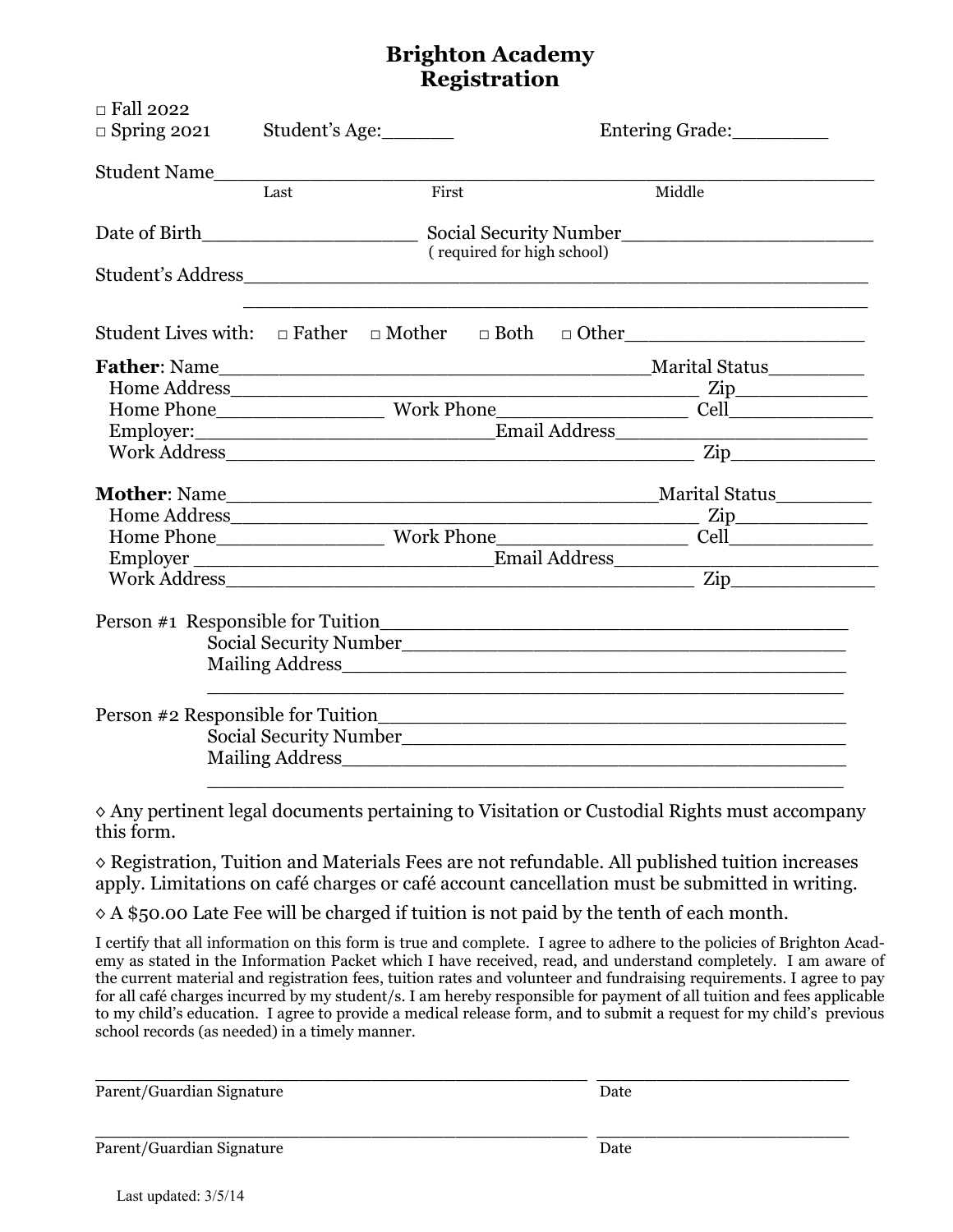## **Brighton Academy Medical Information/Release**

| Has the Student been diagnosed with any allergies or medical conditions? If yes, please list.                                                                                                                                                                                                                                                                                                                                        |  |  |                                                                                   |  |  |
|--------------------------------------------------------------------------------------------------------------------------------------------------------------------------------------------------------------------------------------------------------------------------------------------------------------------------------------------------------------------------------------------------------------------------------------|--|--|-----------------------------------------------------------------------------------|--|--|
|                                                                                                                                                                                                                                                                                                                                                                                                                                      |  |  |                                                                                   |  |  |
| Is the Student currently taking any medications? If yes, please list.                                                                                                                                                                                                                                                                                                                                                                |  |  |                                                                                   |  |  |
| IN CASE OF EMERGENCY, PLEASE LIST PERSONS (INCLUDING YOURSELF)<br>IN ORDER OF CONTACT.                                                                                                                                                                                                                                                                                                                                               |  |  |                                                                                   |  |  |
|                                                                                                                                                                                                                                                                                                                                                                                                                                      |  |  |                                                                                   |  |  |
|                                                                                                                                                                                                                                                                                                                                                                                                                                      |  |  | Best Phone Number to contact during school hours:                                 |  |  |
|                                                                                                                                                                                                                                                                                                                                                                                                                                      |  |  |                                                                                   |  |  |
|                                                                                                                                                                                                                                                                                                                                                                                                                                      |  |  |                                                                                   |  |  |
|                                                                                                                                                                                                                                                                                                                                                                                                                                      |  |  | Best Phone Number to contact during school hours:_______________________________  |  |  |
|                                                                                                                                                                                                                                                                                                                                                                                                                                      |  |  |                                                                                   |  |  |
|                                                                                                                                                                                                                                                                                                                                                                                                                                      |  |  |                                                                                   |  |  |
|                                                                                                                                                                                                                                                                                                                                                                                                                                      |  |  | Best Phone Number to contact during school hours:________________________________ |  |  |
|                                                                                                                                                                                                                                                                                                                                                                                                                                      |  |  |                                                                                   |  |  |
| <b>AUTHORIZATION OF RELEASE</b><br>(Please Initial one for each)                                                                                                                                                                                                                                                                                                                                                                     |  |  |                                                                                   |  |  |
| I do not give permission for Brighton Academy to arrange transportation of my child to a<br>$\bullet$<br>medical facility in the event of an injury or illness occurring at school or during an approved Field Trip.<br>I do not give permission for my child to receive medical treatment in the event of an injury or<br>$\bullet$<br>illness occurring at school or during an approved Field Trip.<br>$\bullet$<br>(parents name) |  |  |                                                                                   |  |  |
|                                                                                                                                                                                                                                                                                                                                                                                                                                      |  |  |                                                                                   |  |  |
|                                                                                                                                                                                                                                                                                                                                                                                                                                      |  |  |                                                                                   |  |  |
|                                                                                                                                                                                                                                                                                                                                                                                                                                      |  |  |                                                                                   |  |  |
| $\alpha$ population to propose out by primiting $\alpha$ of $\alpha$ and $\alpha$ and $\alpha$ and $\alpha$ and $\alpha$ and $\alpha$                                                                                                                                                                                                                                                                                                |  |  |                                                                                   |  |  |

THIS FORM WILL BE KEPT ON FILE IN THE BUSINESS OFFICE AND A COPY MUST ACCOMPANY THE STUDENT ON ALL FIELD TRIPS.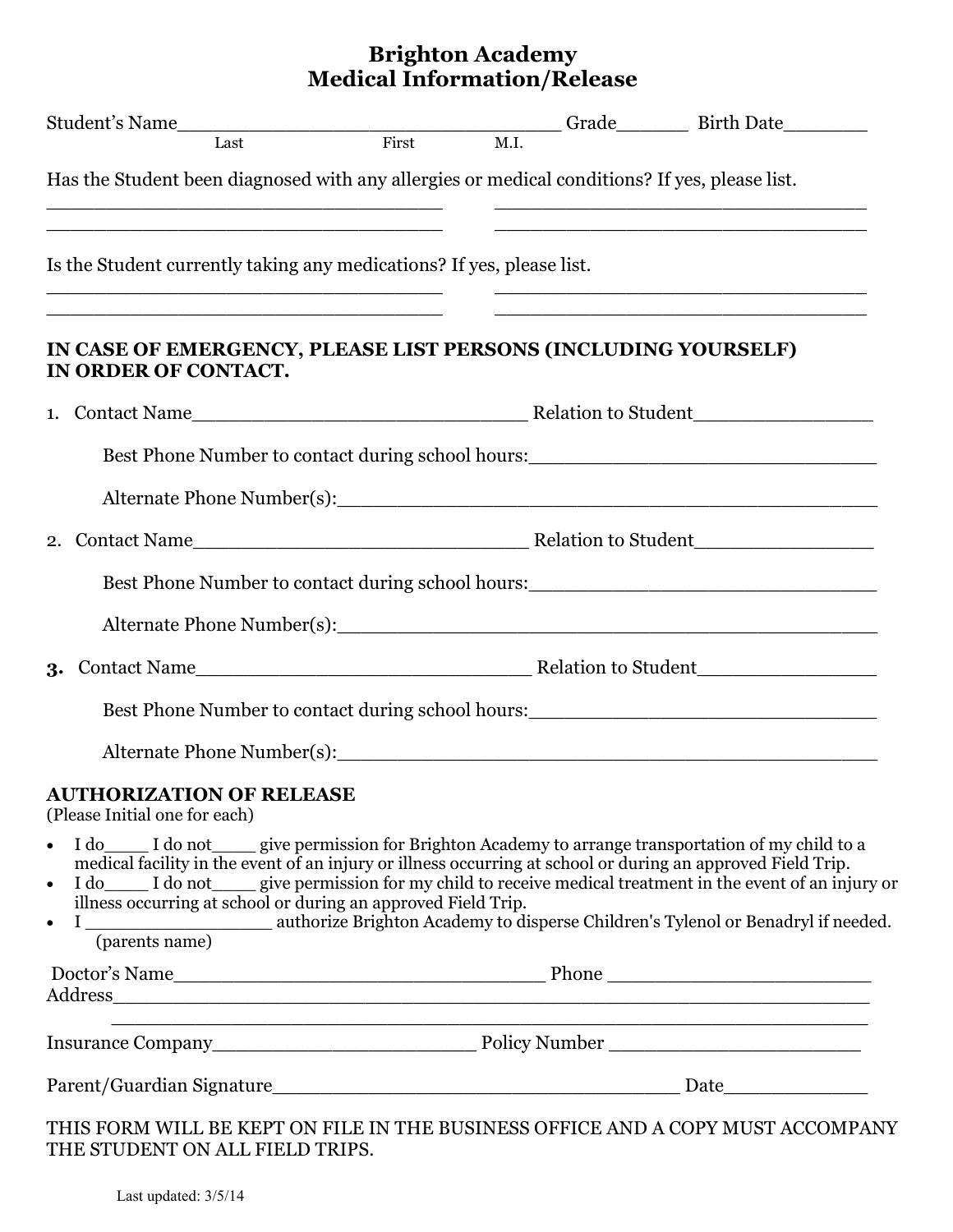#### **Brighton Academy Photography Release Form**

 This letter confirms the agreement between you (the parent of a Brighton Academy Student) and Brighton Academy of Grants Pass, Oregon regarding your child's participation in approved Brighton Academy activities in which he/she may be photographed or videotaped from time to time.

 For consideration received, you hereby irrevocably grant to Brighton Academy perpetually, exclusively, and for all media throughout the world (including, but not limited to, print, non-theatrical, home video, DVD, CD-ROM, Internet and any other electronic medium presently in existence or invented in the future), the right to use and incorporate (alone or together with other materials), in whole or in part, photographs or video footage taken of your child as a result of his/her participation in approved activities of Brighton Academy.

\* \* \* \* \*

I hereby certify that I have read and understand the above agreement.

I agree to the release of my child's likeness to Brighton Academy as stated above.

I do not wish for my child's likeness to be used by Brighton Academy as stated above.

Child's Name

Signature Date Date